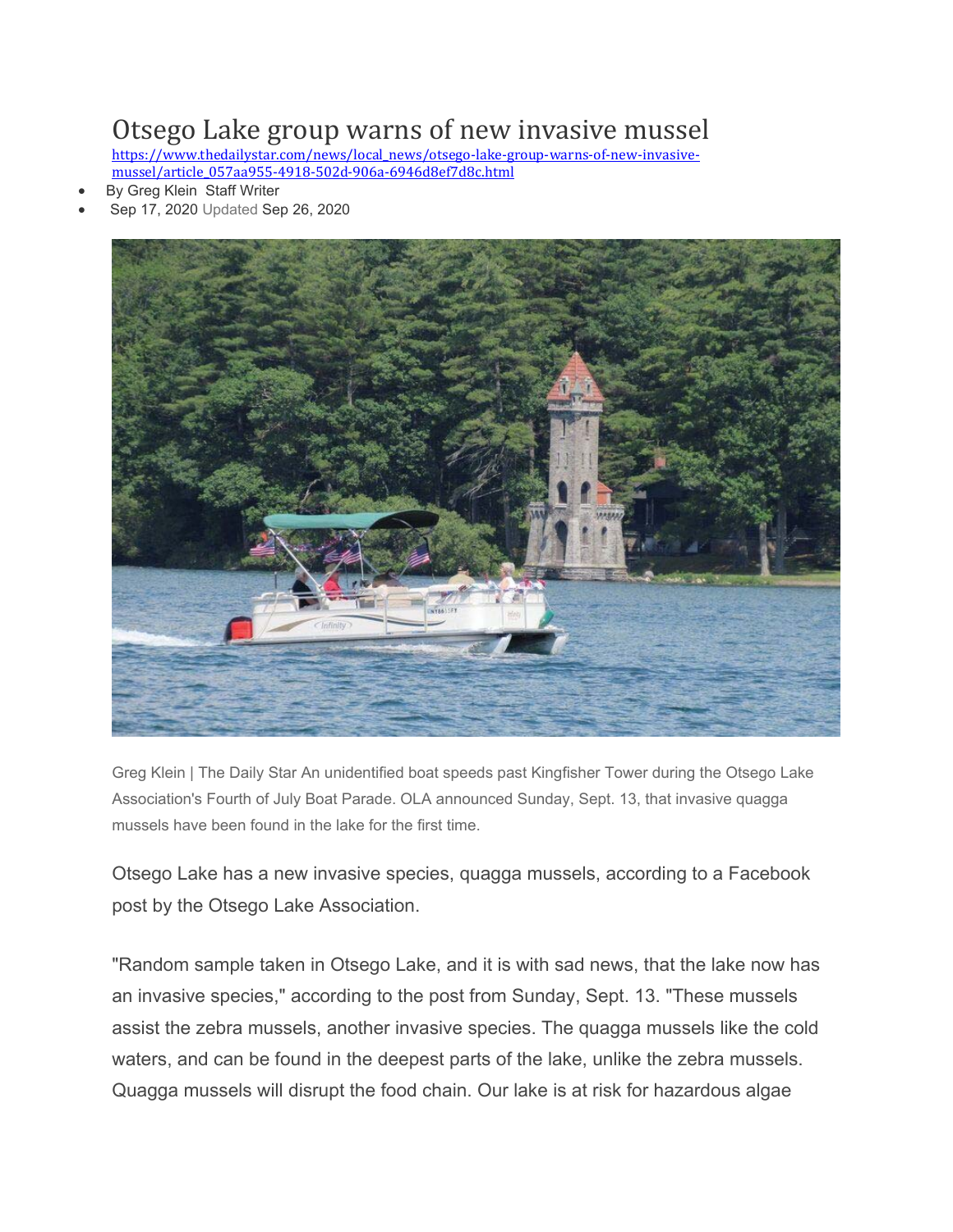blooms, which are hazardous to humans and animals and when this occurs, there is no swimming allowed."

SUNY Oneonta Biological Field Station Director Willard Harman said the discovery is a cause for concern but not for panic.

"It can change the dynamic of the fisheries," he said. "It certainly has been happening in the Great Lakes, but you can't leave it at that simple an explanation because there are plenty of quagga in the Great Lakes, but there are certainly still fish in the Great Lakes, too."

In general, Harman said, the quagga can affect the food supply in the middle and top layers of a water body in a negative way while also increasing the food supply at the bottom of a lake.

However, because the quagga thrive in deeper and colder water, it can be a more pervasive threat than the zebra mussels, Harman said. Otsego Lake is a deep-water lake with only a small layer of shallow water around it, he said, which means it is a much better habitat for quagga mussels than it is for zebra mussels.

"The area a zebra mussel can live in is just a thin layer," Harman said. "Quagga mussels can be anywhere."

According to the United State Department of Agriculture's National Invasive Species Information Center, quagga mussels come from the Dnieper River basin in Ukraine. The mussels first appeared in the United States in 1989 in the Great Lakes and spread through ballast water discharge.

Quagga "alters (the) food web by filtering water and removing plankton," according to the USDA.